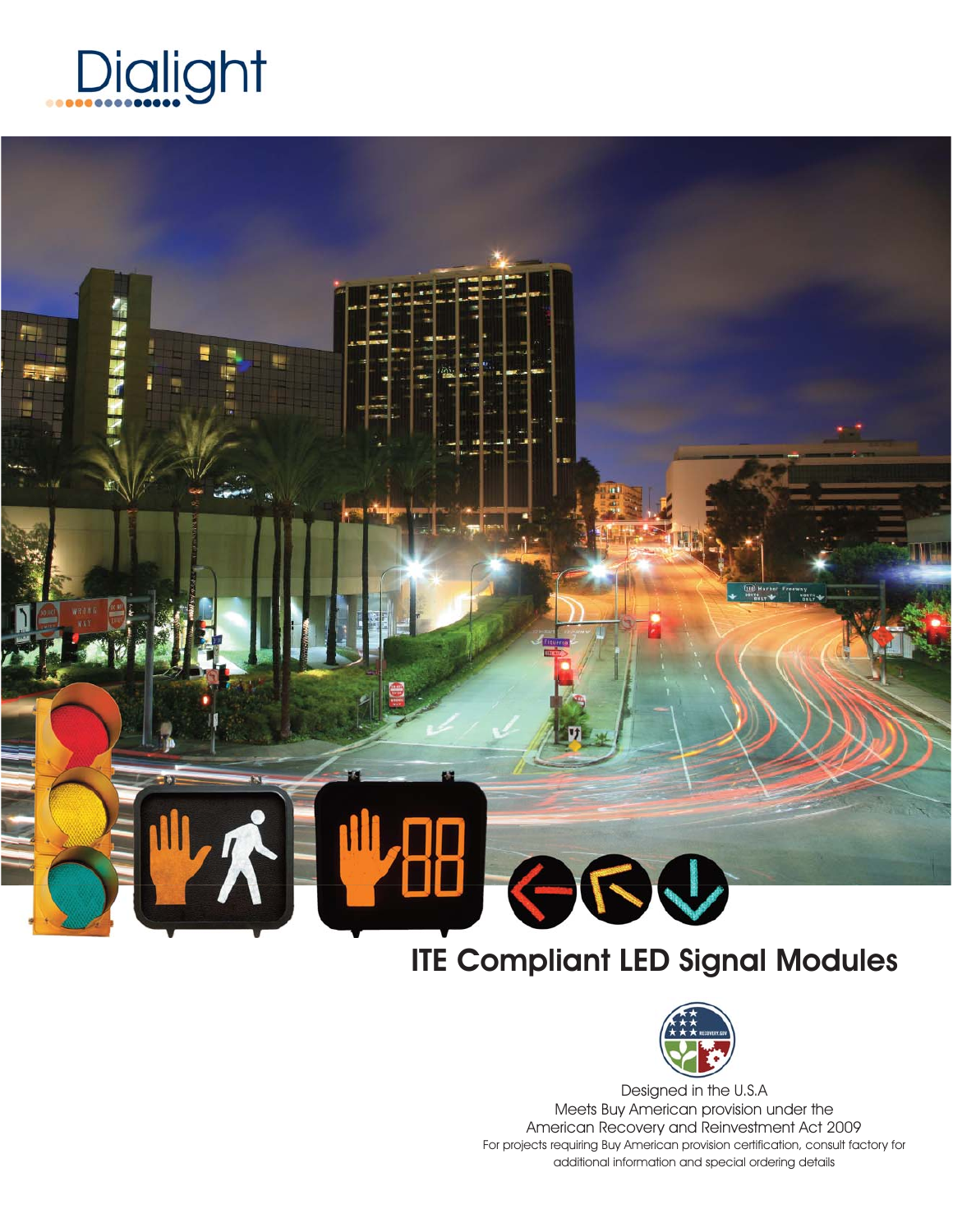# ITE Compliant LED Traffic Signal Module Performance Specifications

### All LED Ball Signal Modules (8 inch (200mm) and 12 inch (300mm)

shall be fully compliant to the ITE VTCSH LED Circular Supplement specifications dated and adopted June 27, 2005. Compliance to the ITE VTCSH-2 Interim Purchase Specification is not sufficient, and will not substitute for compliance to the ITE VTCSH LED Circular Supplement specifications. Additionally, prior to bid award, the manufacturer shall submit to purchaser, reports from ETL/Intertek, that certify full compliance of all LED ball signal modules to the entire ITE specification. These tests should include but not be limited to the luminous intensity measurements and requirements outlined in the ITE specification sections 6.4.4 through 6.4.4.4.2 (25°C and 74°C / 49°C). Evidence of full compliance to all required testing methods, procedures and sections as outlined in the above ITE document Figure 2, Design Qualification Testing Flow Chart must be included without any exceptions, changes or omissions. The manufacturer must also submit a data sheet showing the exact catalog number of the items submitted on the bid and the Independent Lab report must show full qualification of this catalog number.

To ensure optimal quality of illumination; uniformity; reliability; and appearance, all ball traffic signal modules shall utilize Hi-flux LEDs rated at 1-watt or higher, as their source of illumination. To ensure competency of design and manufacturing, manufacturers of ball, arrow, and pedestrian signal modules shall have a minimum of 7 years of experience in utilizing Hi-flux LEDs rated at 1-watt or higher, as the source of illumination in their ball traffic signal modules. Additionally, manufacturers must have utilized in excess of 20 million Hi-flux LEDs in their LED traffic signal modules during the most recent 10 year period.



### All LED 12 inch (300 mm) Arrow Signal Modules

shall be fully compliant to the "Omni-directional" specifications of the ITE VTCSH - LED Vehicle Arrow Traffic Signal Supplement adopted July 1, 2007. Additionally, prior to bid award, the manufacturer shall submit to purchaser, reports from ETL/Intertek that certify full compliance of all LED Arrow signal modules. These tests should include but not be limited to the luminous intensity measurements and requirements outlined in the ITE specification sections 6.4.4 through 6.4.4.4.2 (25°C and 74°C / 49°C). Evidence of full compliance to all required testing methods, procedures and sections as outlined in the above ITE document Attachment 1, "Design Qualification Testing Flow Chart" must be included without any exceptions, changes or omissions The manufacturer must also submit a data sheet showing the exact catalog number of the items submitted on the bid and the Independent Lab report must show full qualification of this catalog number.

### All LED 16x18 Countdown Pedestrian Signal Modules

shall be fully compliant to the ITE PTCSI Part-2: LED Pedestrian Traffic Sig nal Modules specifications adopted August 4, 2010 or the latest adopted version as listed on the ITE website at time of bid. Additionally, prior to bid award, the manufacturer shall submit to purchaser, reports from ETL/Intertek that certify full compliance of LED signal modules, to these specifications. Evidence of full compliance to all required testing methods, procedures and sections as outlined in the above ITE document Attachment 2, "Design Qualification Testing Flow Chart" must be included without any exceptions, changes or omissions. The manufacturer must also submit a data sheet showing the exact catalog number of the items submitted on the bid and the Independent Lab report must show full qualification of this catalog number. Combination hand/person pedestrian signal modules shall incorporate separate power supplies for the hand and the person icons.

In addition to, and in excess of the above applicable ITE specification compliance, the on-board circuitry of all LED traffic signal modules shall include voltage surge protection, to withstand high-repetition noise transients and low-repetition high-energy transients as stated in Section 2.1.8, NEMA Standard TS 2-2003. In addition, the module shall comply with the following standards: IEC 1000-4-5 at 3kV with a 2 ohm source impedance, ANSI/IEEE C62, 41-2002; IEC 61000-4-12 (6kV, 200A, 100kHz ring wave).

### Warranty:

Manufacturer shall provide at time of bid, a written warranty which provides for repair or replacement of modules that fail to function as intended due to workmanship or material defects within the first 60 months from date of delivery. Modules which exhibit luminous intensities less than the minimum as specified in the ITE specifications as indicated above, within the first 60 months from date of delivery shall be replaced or repaired.

### Notes:

CSA approved to the following applicable requirements: CSA Standard C22.2 No. 9.0-96 General Requirements for Luminaires CSA Std. No. C22.2 No. 250.0-04 Luminaires UL Std. No. 1598-2004 (May 2006) Luminaires



Designed in the U.S.A Meets Buy American provision under the American Recovery and Reinvestment Act 2009 For projects requiring Buy American provision certification, consult factory for additional information and special ordering details

www.dialight.com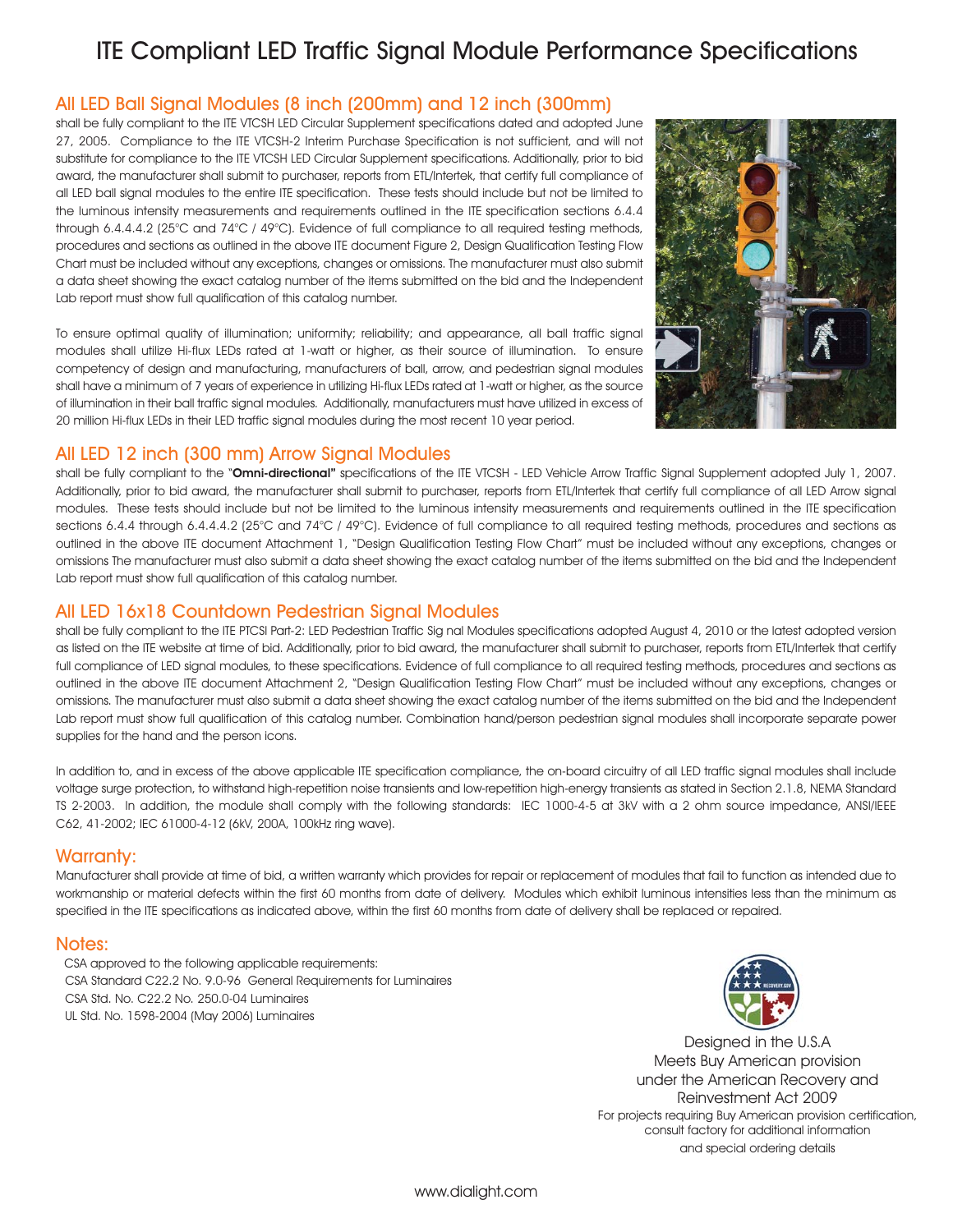# Uniform Appearance LED Traffic Signal Modules



- p \*Fully compliant to ITE VTCSH-LED Circular Signal Supplement dated 6/27/2005
- Industry's lowest power for all colors
- Meets or exceeds ITE intensity, color and uniformity specification, including 49°C / 74°C requirements
- Temperature compensated power supplies for longer LED life
- **A** Uniform appearance
- Expanded view radiation pattern suitable for span wire and steep grade applications
- Transient suppression exceeds ITE and NEMA specifications (Up to 6KV ring wave)
- p Manufactured with anti-capillary wires
- ▲ Conformal coated power supply
- $\triangle$  Secondary lens treatment for abrasion resistance
- ▲ Patent No. 7,281,818 and other patents pending
- **A** Intertek/ETL certified and listed on ETL certification program
- All units operate at 80-135VAC RMS,  $60\pm3$ Hz

| <b>Part Number</b> | Color  | Lens<br><b>Type</b> | <b>Dominant</b><br>Wavelength<br>(nm) | <b>Typical</b><br>Wattage<br>at $25^{\circ}$ C | <b>Peak Minimum</b><br><b>Maintained</b><br>Luminous Intensity (cd) | *Meets ITE VTCSH<br><b>LED Circular Signal</b><br>Supplement | <b>CSA</b><br>Approved | <b>Size</b><br>(in) |
|--------------------|--------|---------------------|---------------------------------------|------------------------------------------------|---------------------------------------------------------------------|--------------------------------------------------------------|------------------------|---------------------|
| 433-1110-003XL     | Red    | Tinted              | 625                                   | 6                                              | 165                                                                 | ◡                                                            | ✓                      | 8                   |
| 433-1170-003XL     | Red    | Clear               | 625                                   | 6                                              | 165                                                                 | ◡                                                            | ✓                      | 8                   |
| 433-3130-901XL     | Yellow | Tinted              | 590                                   |                                                | 410                                                                 | ✓                                                            | ✓                      | 8                   |
| 433-3170-901XL     | Yellow | Clear               | 590                                   |                                                | 410                                                                 | ◡                                                            | ✔                      | 8                   |
| 433-2120-001XL     | Green  | Tinted              | 500                                   | 8                                              | 215                                                                 |                                                              | ✔                      | 8                   |
| 433-2170-001XL     | Green  | Clear               | 500                                   | 8                                              | 215                                                                 |                                                              | ✔                      | 8                   |
| 433-1210-003XL     | Red    | Tinted              | 625                                   | Ô                                              | 365                                                                 |                                                              | ✓                      | 12                  |
| 433-1270-003XL     | Red    | Clear               | 625                                   | 6                                              | 365                                                                 | ◡                                                            | ✔                      | 12                  |
| 433-3230-901XL     | Yellow | <b>Tinted</b>       | 590                                   | 12                                             | 910                                                                 |                                                              | ◡                      | 12                  |
| 433-3270-901XL     | Yellow | Clear               | 590                                   | 12                                             | 910                                                                 | ◡                                                            | ✓                      | 12                  |
| 433-2220-001XL     | Green  | Tinted              | 500                                   | 7                                              | 475                                                                 | ◡                                                            | ✓                      | 12                  |
| 433-2270-001XL     | Green  | Clear               | 500                                   |                                                | 475                                                                 |                                                              | ✓                      | 12                  |

# OMNI-DIRECTIONAL, UNIFORM APPEARANCE LED ARROWS



- p \*Fully compliant to ITE VTCSH-LED Vehicle Arrow Supplement dated 7/01/2007
- Allows for mounting in any orientation in the signal head
- p Industry's lowest power for all colors
- p Meets or exceeds ITE intensity, color and uniformity specification, including 49ºC / 74ºC requirements
- Temperature compensated power supplies for longer LED life
- Uniform appearance
- p Transient suppression exceeds ITE and NEMA specifications (Up to 6KV ring wave)
- p Manufactured with anti-capillary wires
- ▲ Conformal coated power supply
- Secondary lens treatment for abrasion resistance
- **A** Intertek/ETL certified and listed on ETL certification program
- All units operate at 80-135VAC RMS,  $60\pm3$ Hz

| <b>Part Number</b> | Color  | Lens Type | <b>Typical</b><br>Wattage<br>at 250C | <b>Dominant</b><br>Wavelength<br>(nm) | Peak Minimum<br><b>Maintained Luminous</b><br>Intensity (cd) | *Meets ITE<br>Spec | <b>CSA</b><br>Approved |
|--------------------|--------|-----------|--------------------------------------|---------------------------------------|--------------------------------------------------------------|--------------------|------------------------|
| 432-1314-001XOD    | Red    | Tinted    |                                      | 628                                   | 56.8                                                         | $\checkmark$       |                        |
| 432-1374-001XOD    | Red    | Clear     |                                      | 628                                   | 56.8                                                         | $\checkmark$       |                        |
| 431-3334-901XOD    | Yellow | Tinted    |                                      | 590                                   | 141.6                                                        |                    |                        |
| 431-3374-901XOD    | Yellow | Clear     |                                      | 590                                   | 141.6                                                        | $\checkmark$       |                        |
| 432-2324-001XOD    | Green  | Tinted    |                                      | 500                                   | 73.9                                                         | v                  |                        |
| 432-2374-001XOD    | Green  | Clear     |                                      | 500                                   | 73.9                                                         |                    |                        |